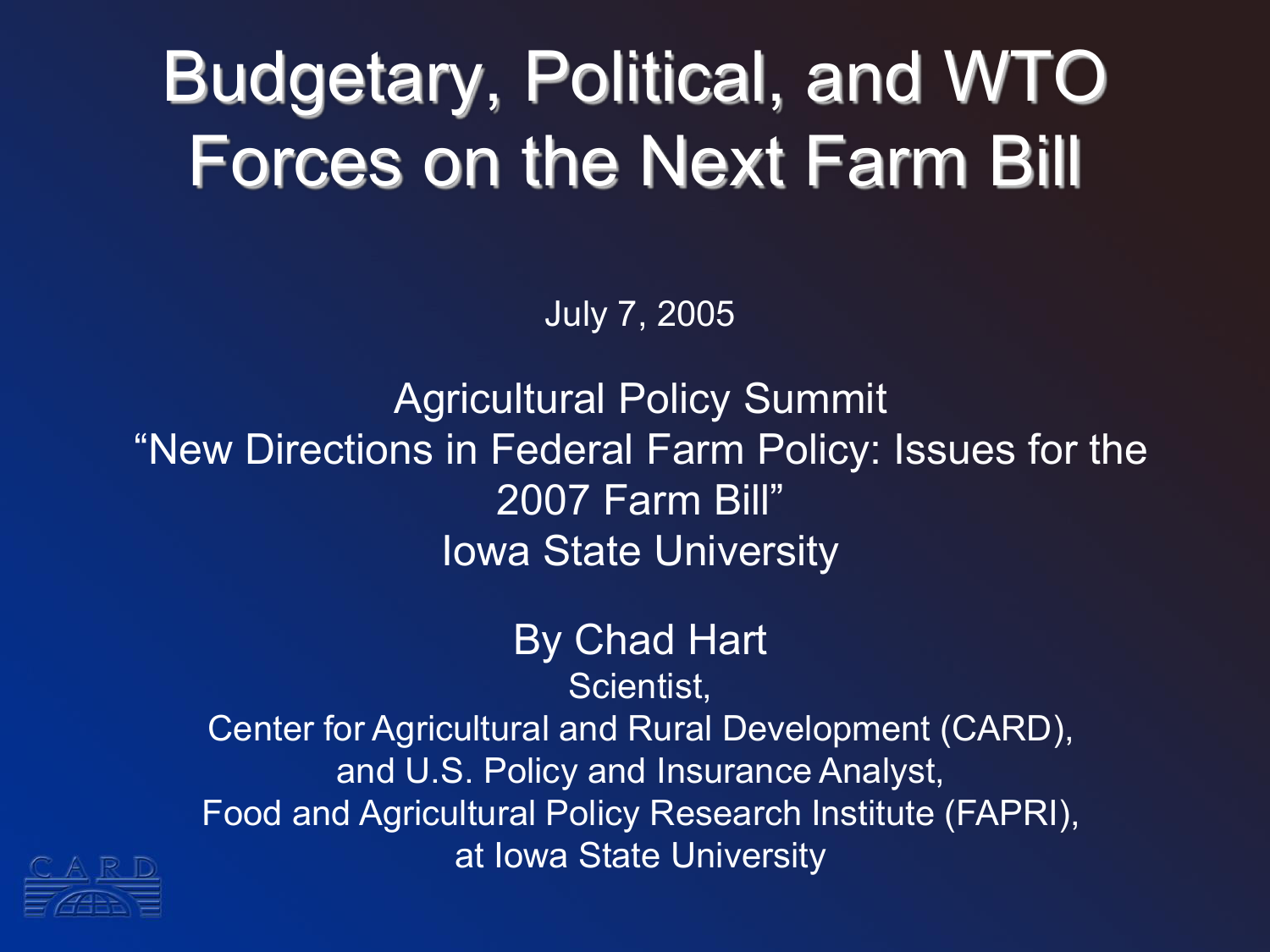## A Quick List

Politically:

- Farm bill debate aligns with mid-term elections
- Agricultural issues tend to break along commodity (not party) lines

Budgetary:

- Projected deficits over the life of the next farm bill
- Agriculture is already facing budget cuts

#### World Trade Organization:

- A new general framework has been agreed to, but the details have not
- WTO cotton case has already had an impact

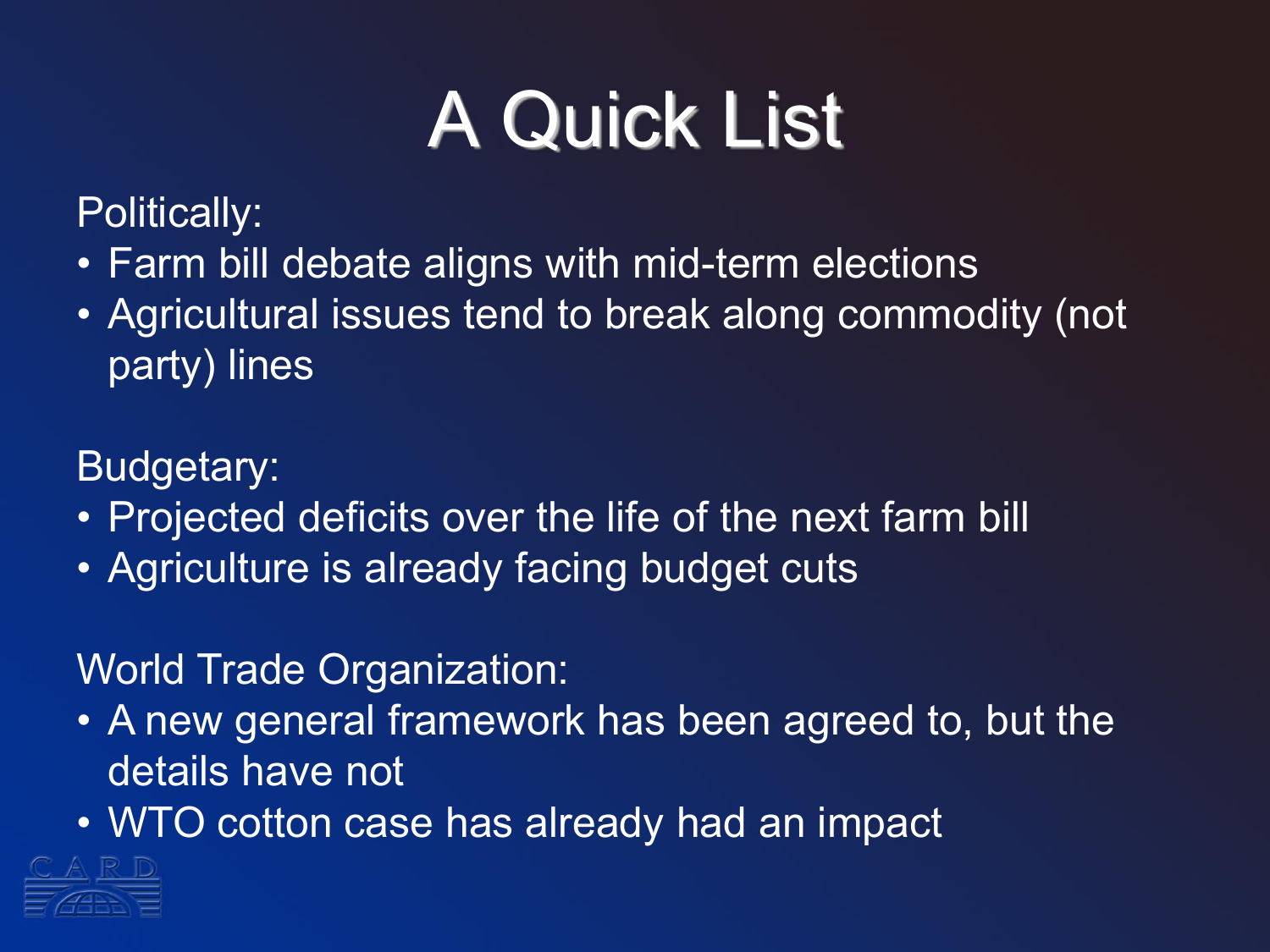### Political Forces

Much of the 2007 farm bill debate will occur in the 2006 political season

If the debate extends into 2007, the next Congress will have to finish the bill

While agricultural issues can elicit party-line votes, commodity-line votes are most likely (recent example: DR-CAFTA)

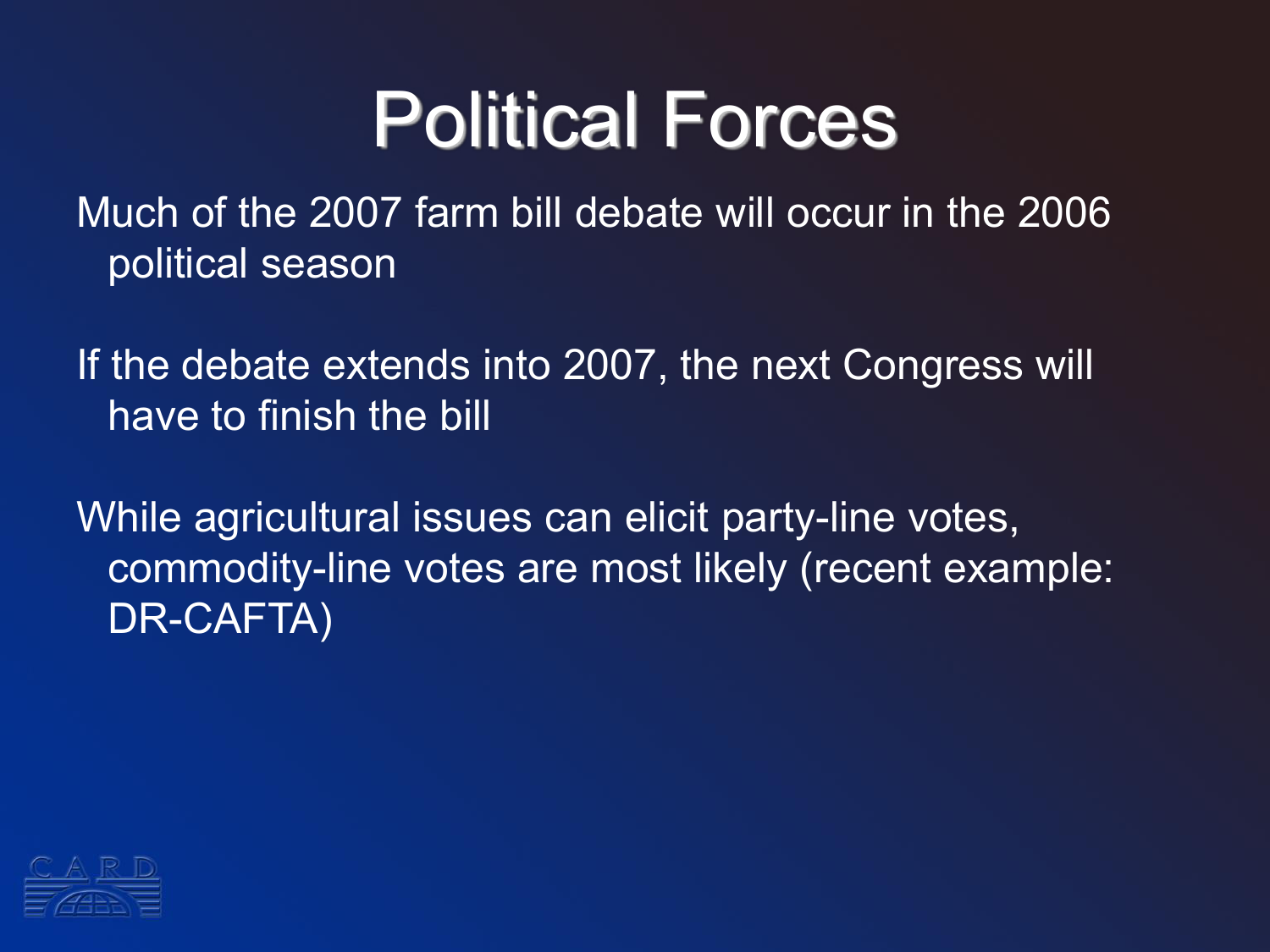## Overall Budget Picture

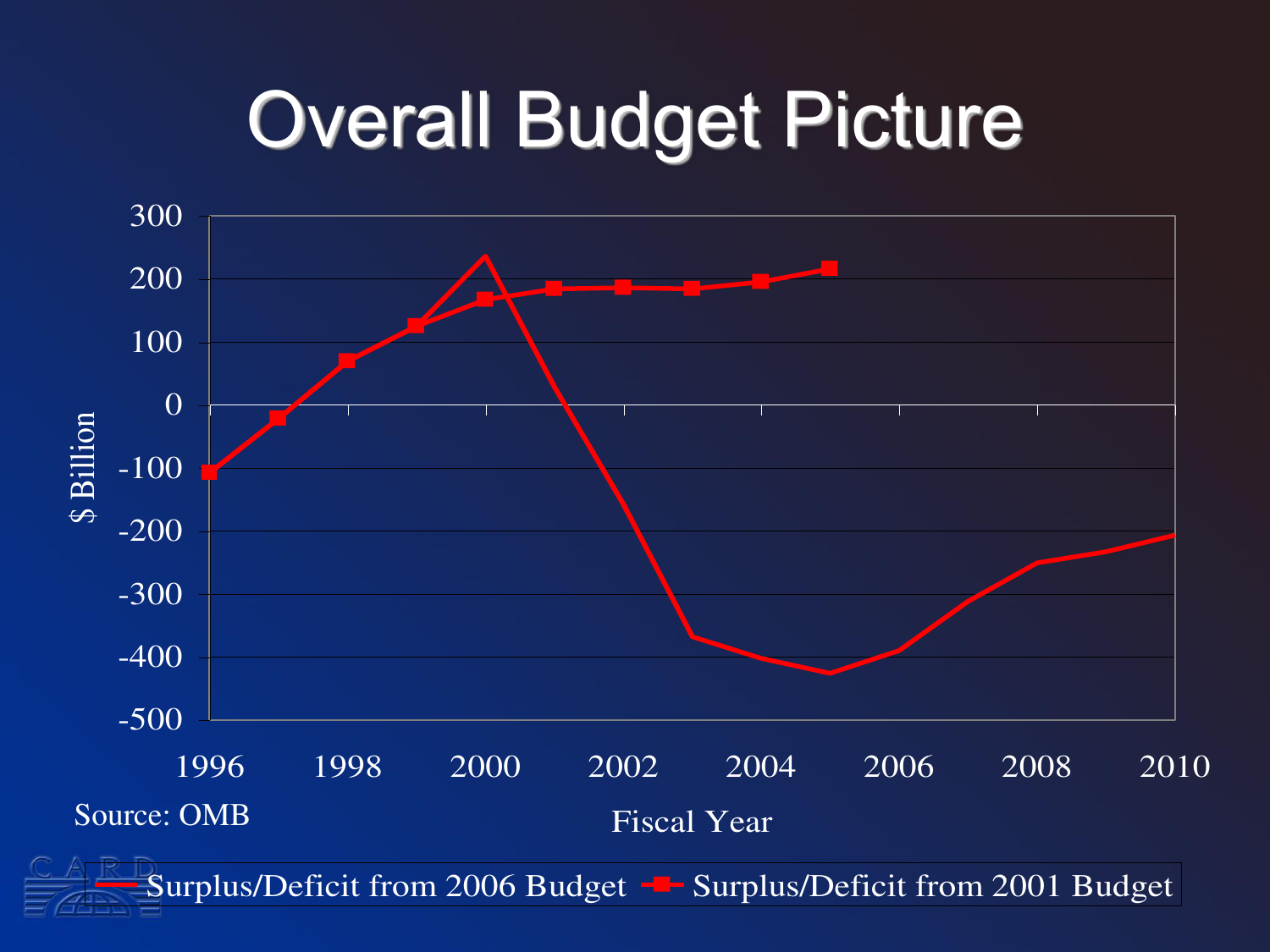## Budget Issues within Ag.

Administration's Proposed Cuts for 2006 Reconciliation

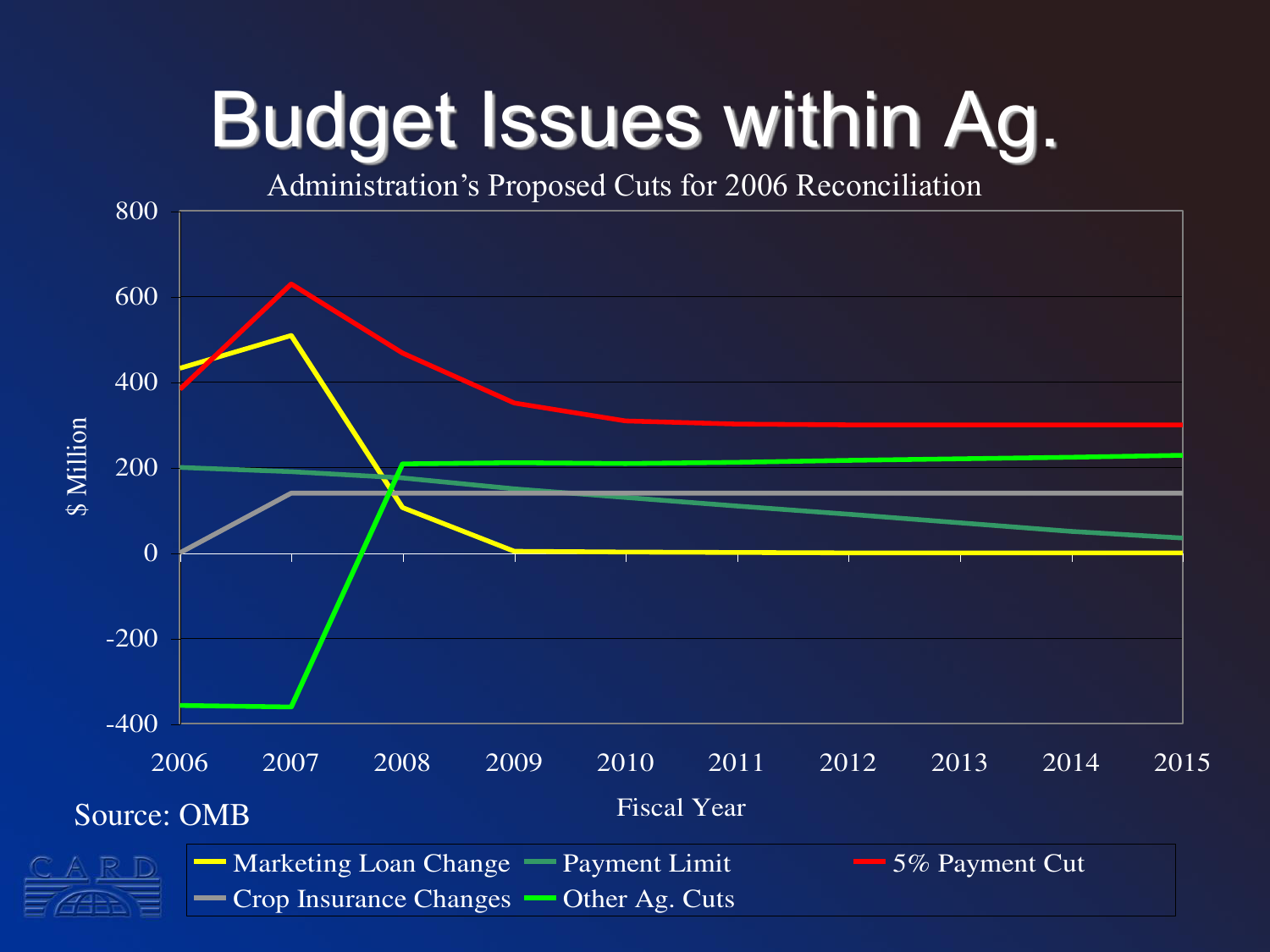# WTO

A general ag. framework is in place, specific guidelines are being negotiated

The specific guidelines will determine if the U.S. must change some farm programs to meet WTO objectives

The new agreement may lead to substantial changes, but is more likely to have a small to no impact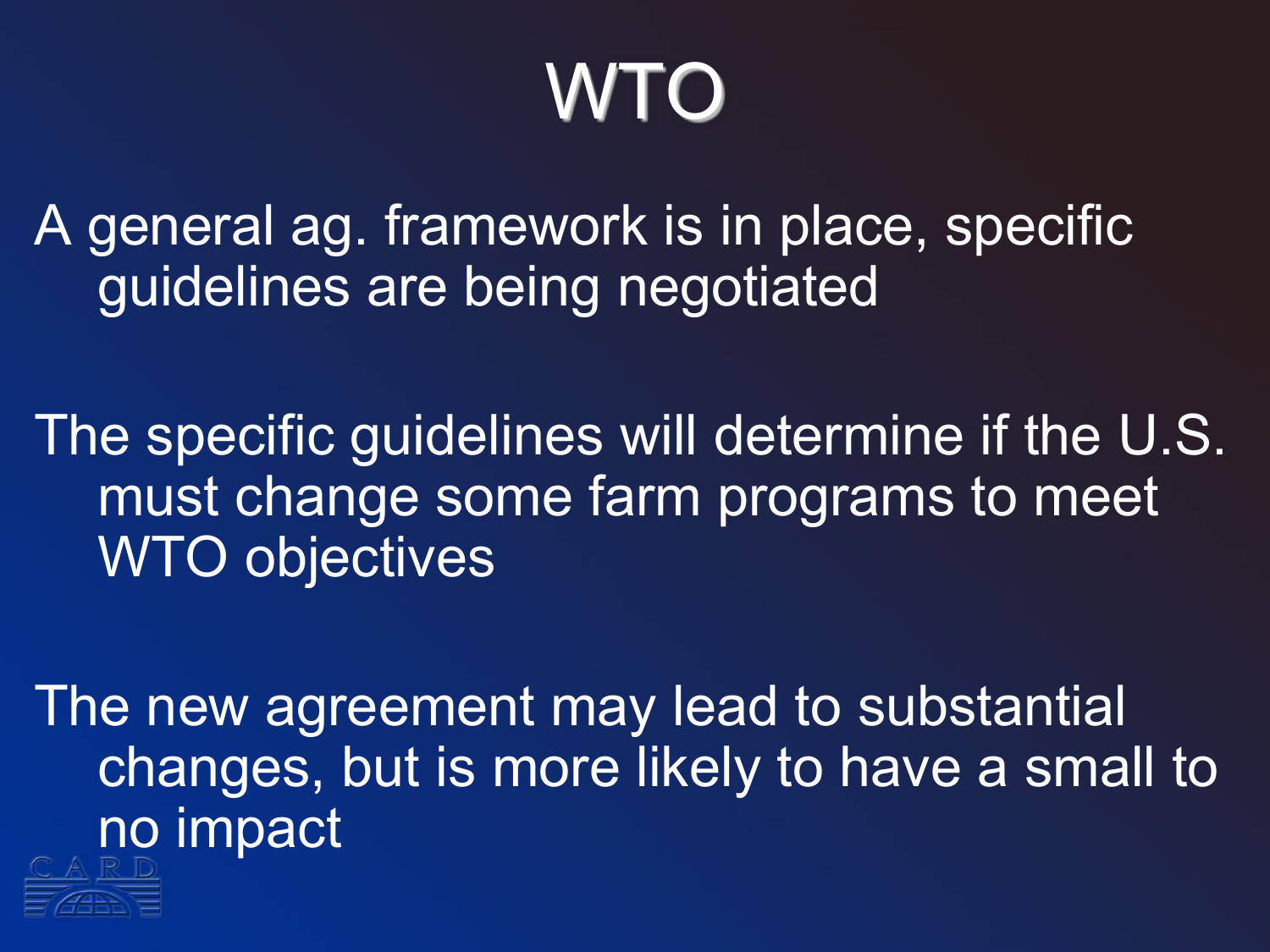## Current WTO Rules

Farm support divided into three boxes

Green: Non-trade-distorting, not limited Examples: Direct payments, conservation programs

Blue: Trade-distorting, not limited Must have production limits Example: Old deficiency payments

Amber: Trade-distorting, limited Example: Loan deficiency and countercyclical payments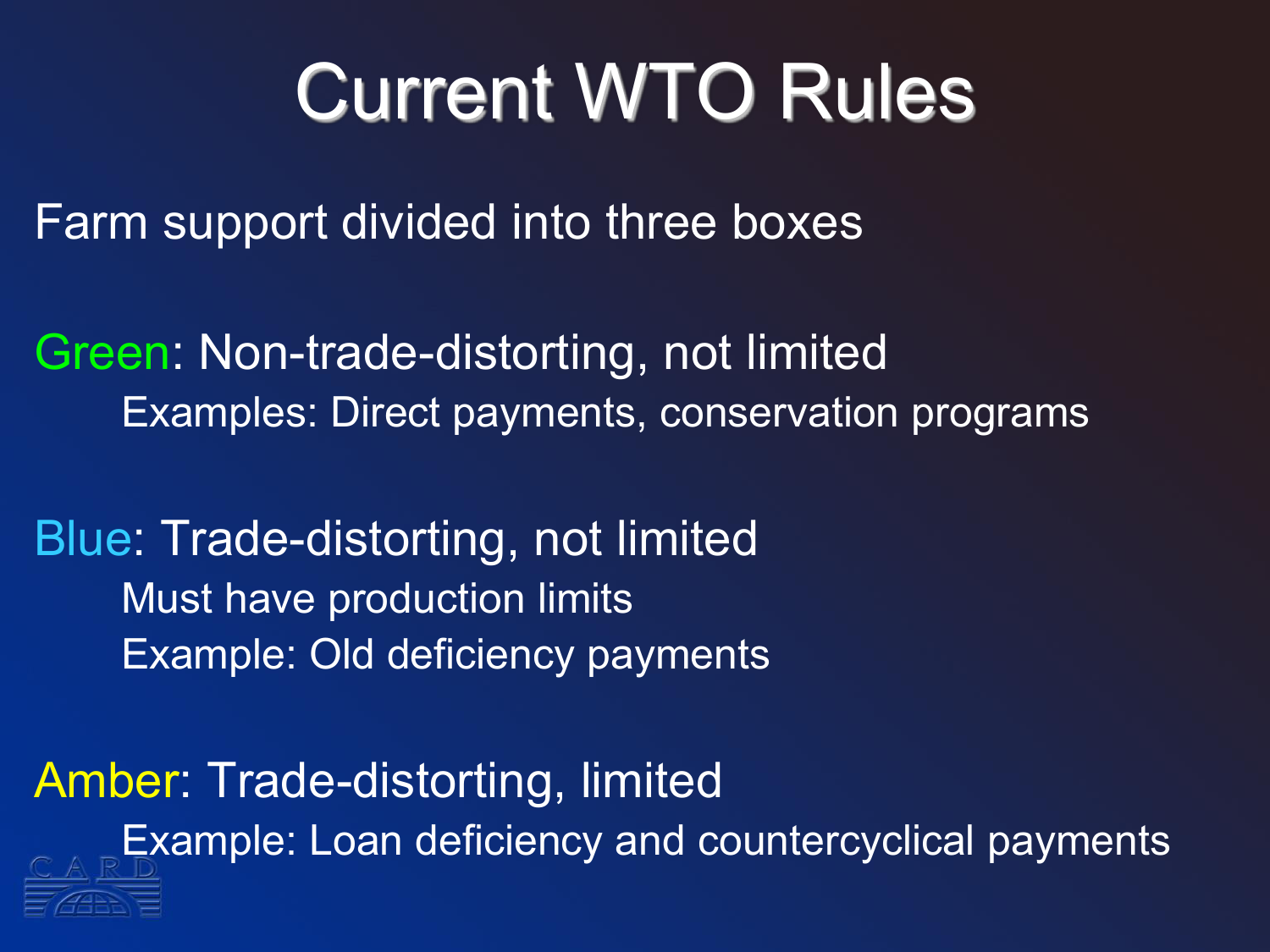# Current U.S. Limits

Amber box spending limited to \$19.1 billion per year

Spending totaled by crop, if spending less than 5% of the crop value, then doesn't count (the *de minimis* rule)

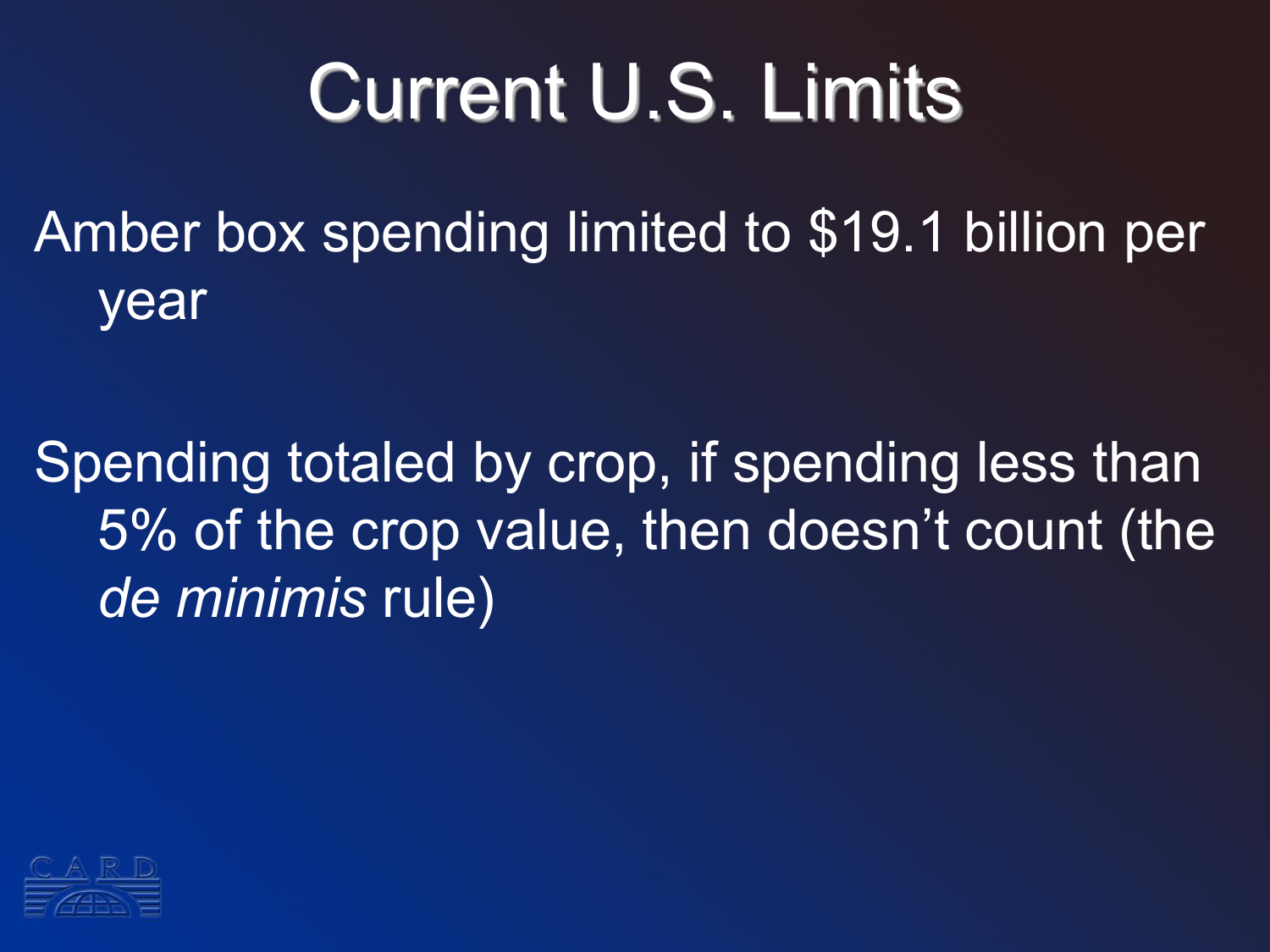# Non-Product Specific Support

For payments or programs that are considered nonproduct specific, the benefits are totaled and compared against the total value of agricultural production

If the support is less than 5% of the value, then it doesn't count (the *de minimis* rule)

Biggest programs/payments: Countercyclical payments, Market Loss Assistance payments, Crop **Example insurance benefits**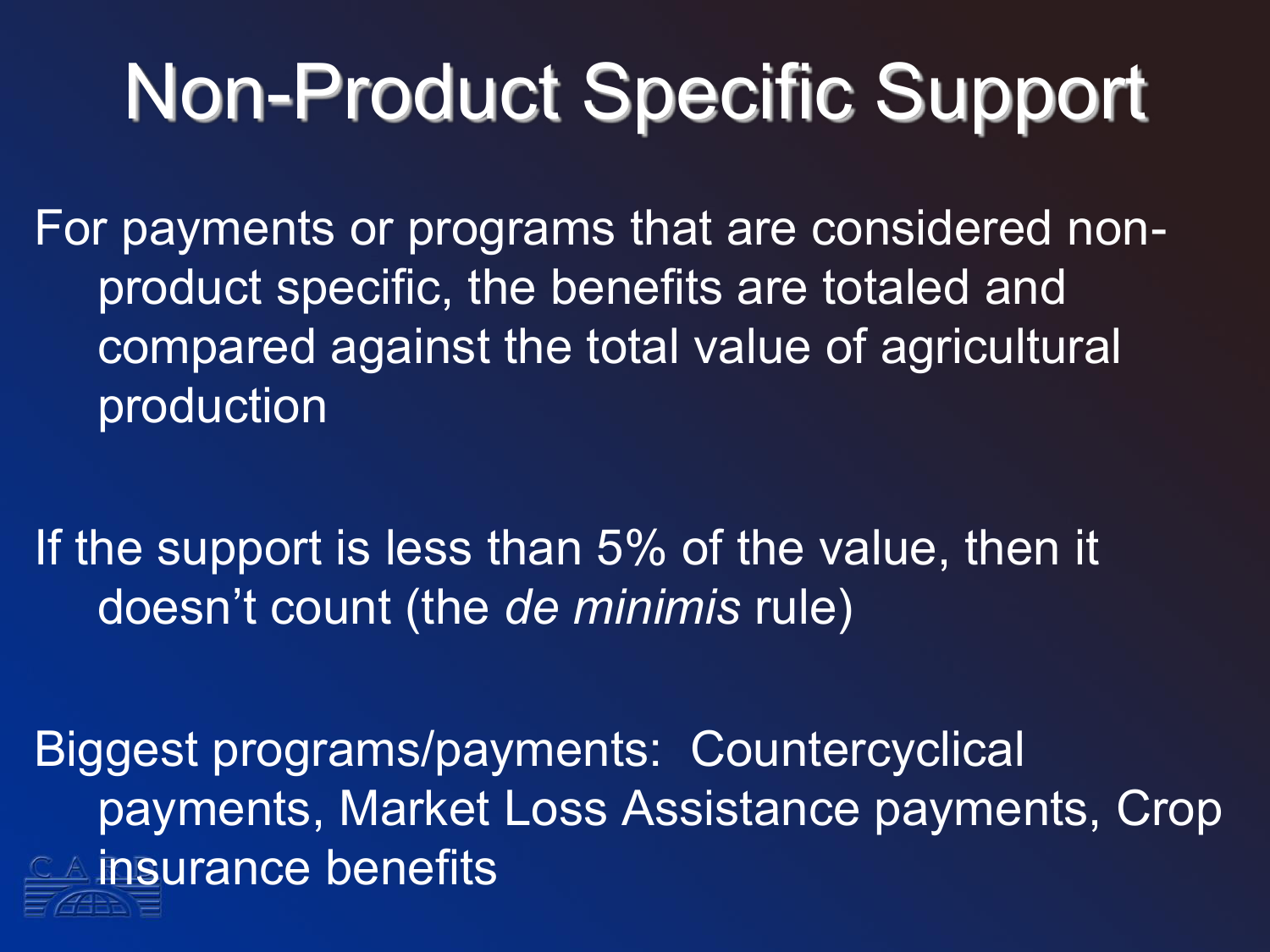#### U.S. Use of the Boxes

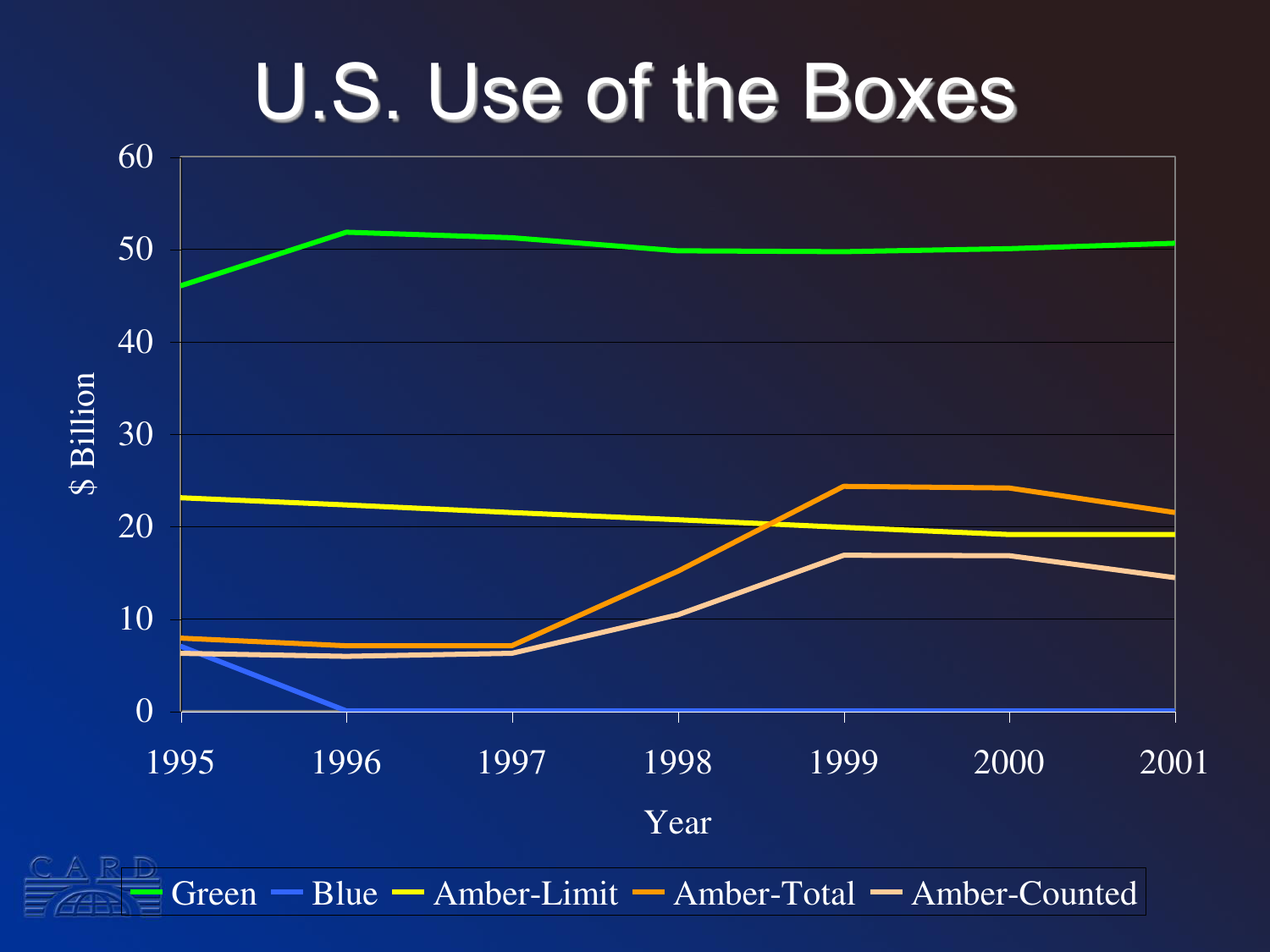# New WTO Framework

New limits for Amber Box, *de minimis*, and Blue Box spending

A limit on total support (Amber + *de minimis* + Blue)

Commodity specific limits within the Amber Box

Limits will shrink for total support, Amber Box, and *de minimis*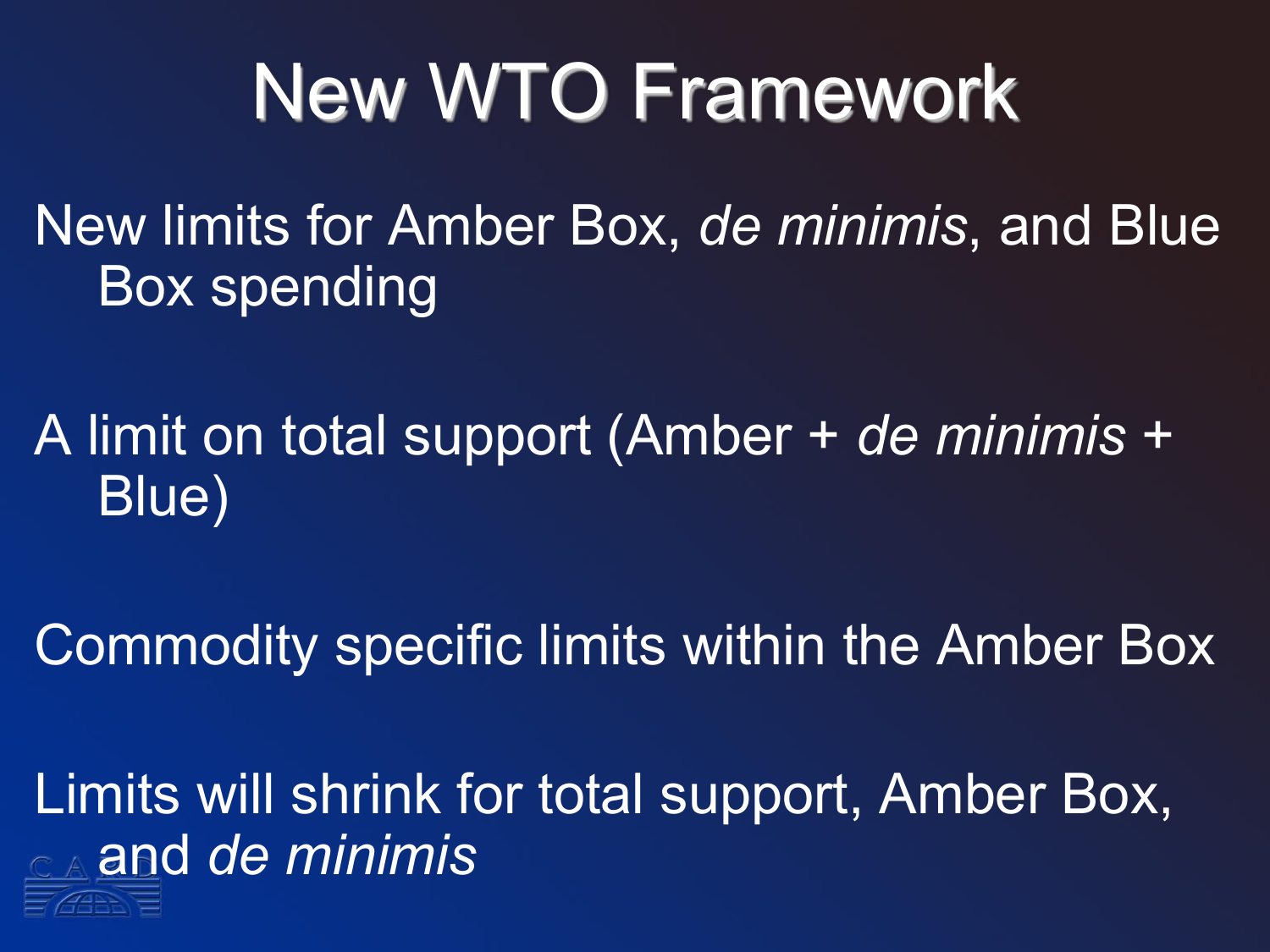## New Box Structure

Green: Non-trade-distorting, not limited Examples: Direct payments, conservation programs

Blue: Trade-distorting, limited Must have production limits or fixed payment base Example: Countercyclical payments

Amber: Trade-distorting, limited Example: Loan deficiency payments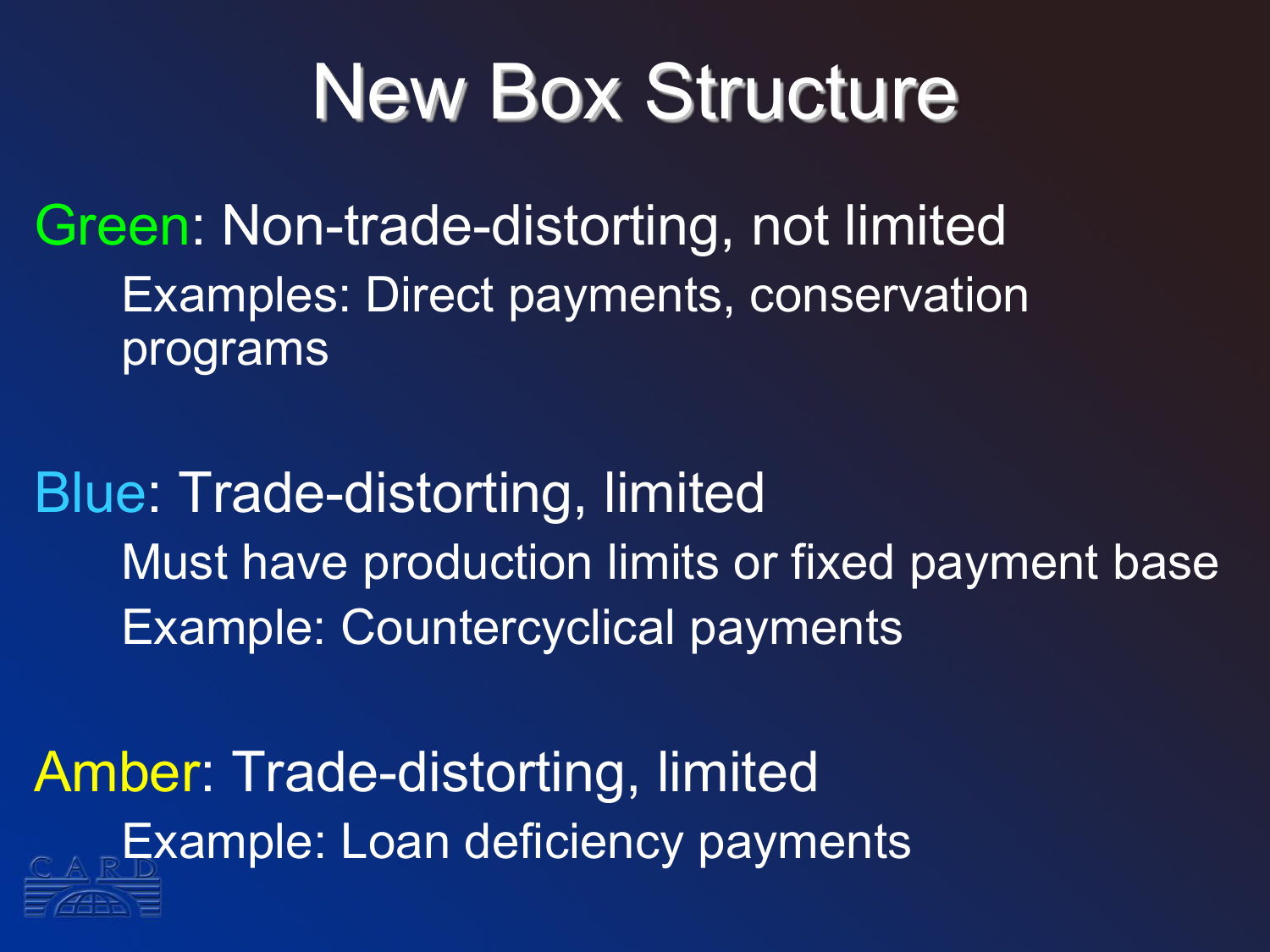## New Limits

|            | Current<br>Limits | $80\%$ of<br>Limits | Hist. or<br>Program<br><b>Max</b> |
|------------|-------------------|---------------------|-----------------------------------|
|            | (\$ Billion)      |                     |                                   |
| Amber      | 19.1              |                     | 16.9                              |
| de minimis | 20.0              |                     | 2.2                               |
| Blue       | 10.0              |                     | 7.4                               |
| Total      | 49.1              | 39.3                | 26.5                              |

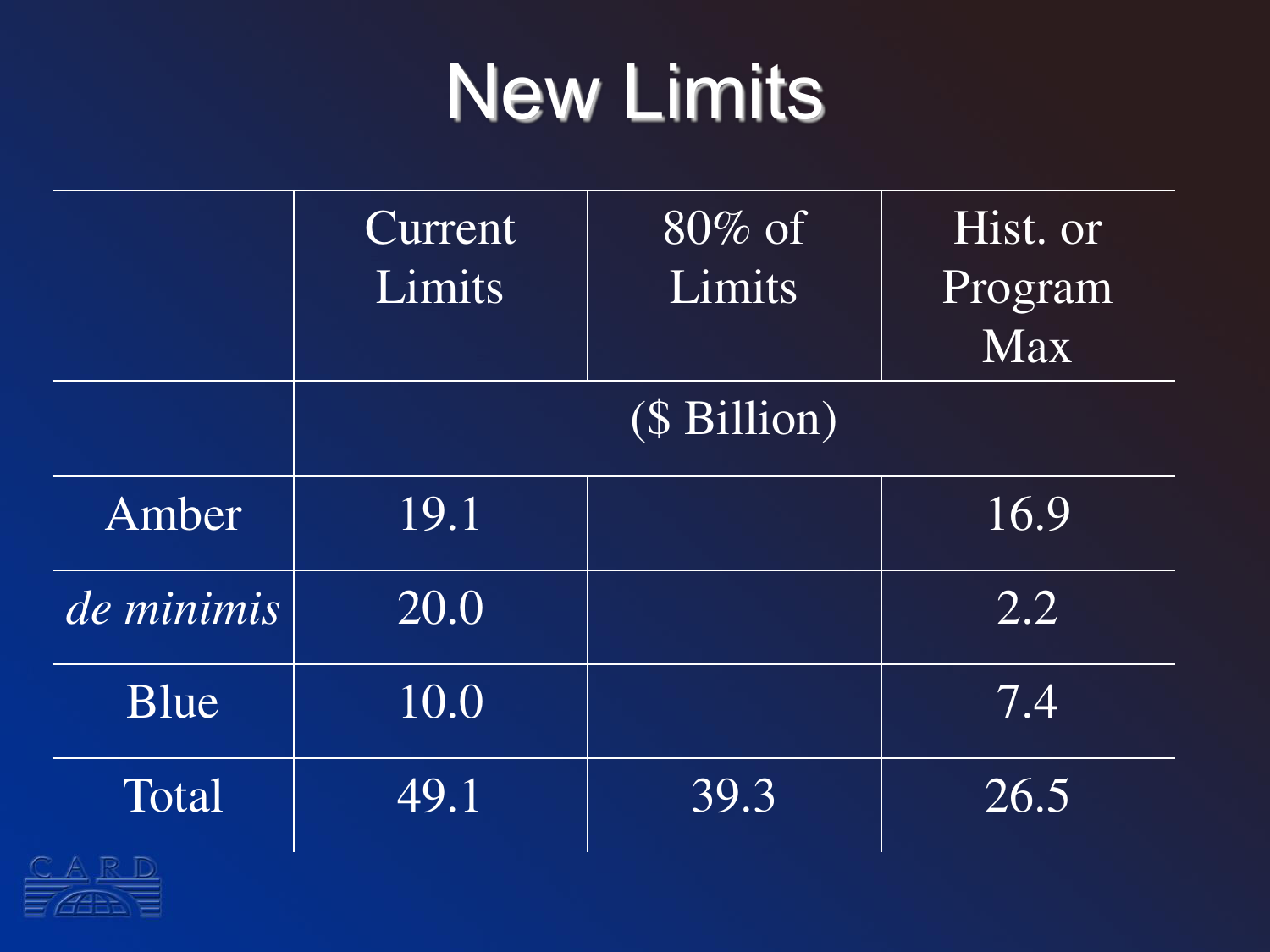# Could We Exceed the Limits?

|            | Current<br>Limits | $80\%$ of<br>Limits | Hist. or<br>Program<br><b>Max</b> |
|------------|-------------------|---------------------|-----------------------------------|
|            |                   | (\$ Billion)        |                                   |
| Amber      | 19.1              | 15.3                | 16.9                              |
| de minimis | 20.0              | 16.0                | 2.2                               |
| Blue       | 10.0              | 8.0                 | $\overline{7.4}$                  |
| Total      | 49.1              | 39.3                | 26.5                              |
|            |                   |                     |                                   |

Maybe

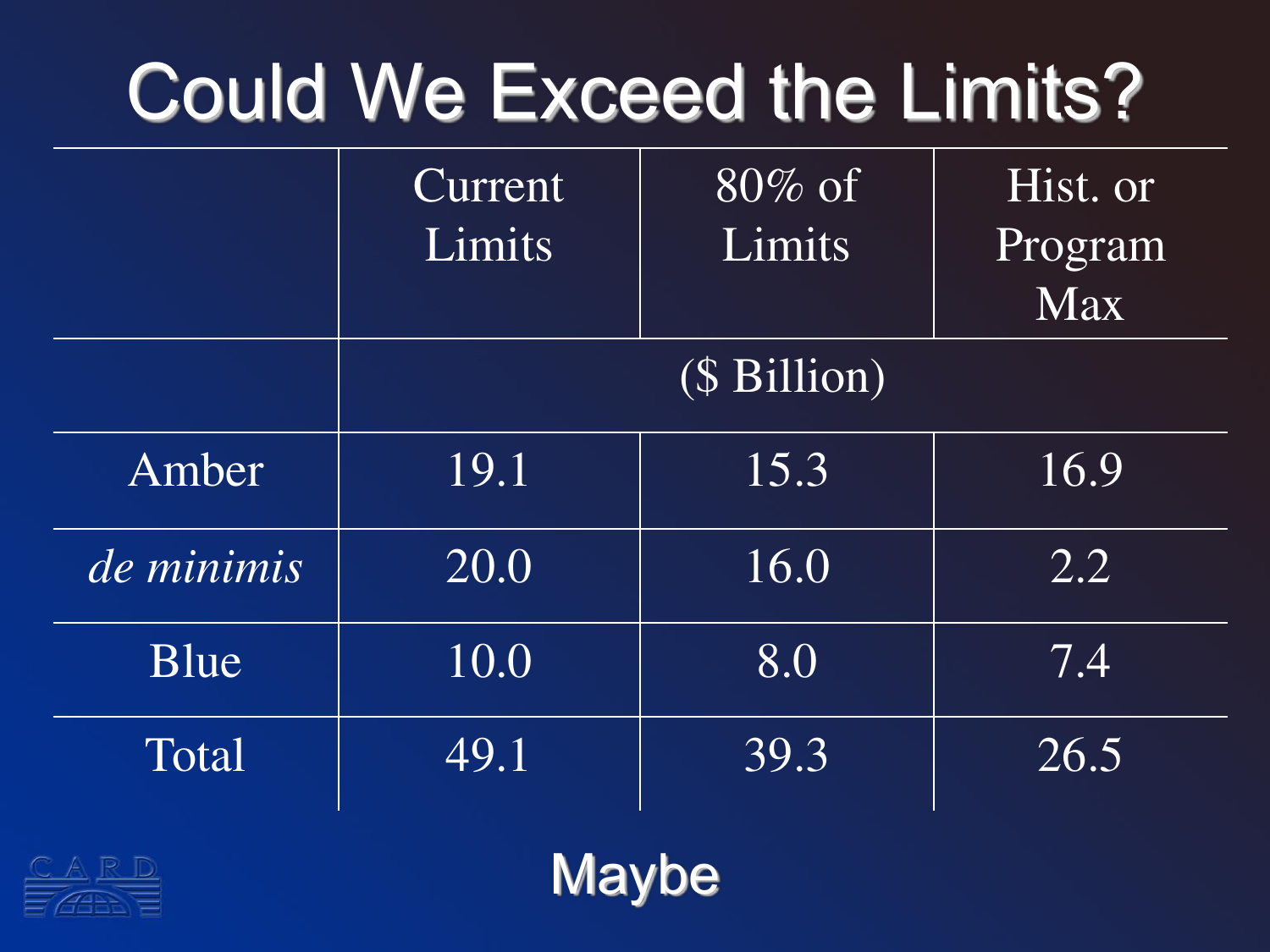# WTO Cotton Ruling

The U.S. has lost a WTO dispute on cotton support

The final ruling called for major changes in U.S. cotton support

Within the last week, the Administration has announced (proposed) program changes to address some issues in the support ruling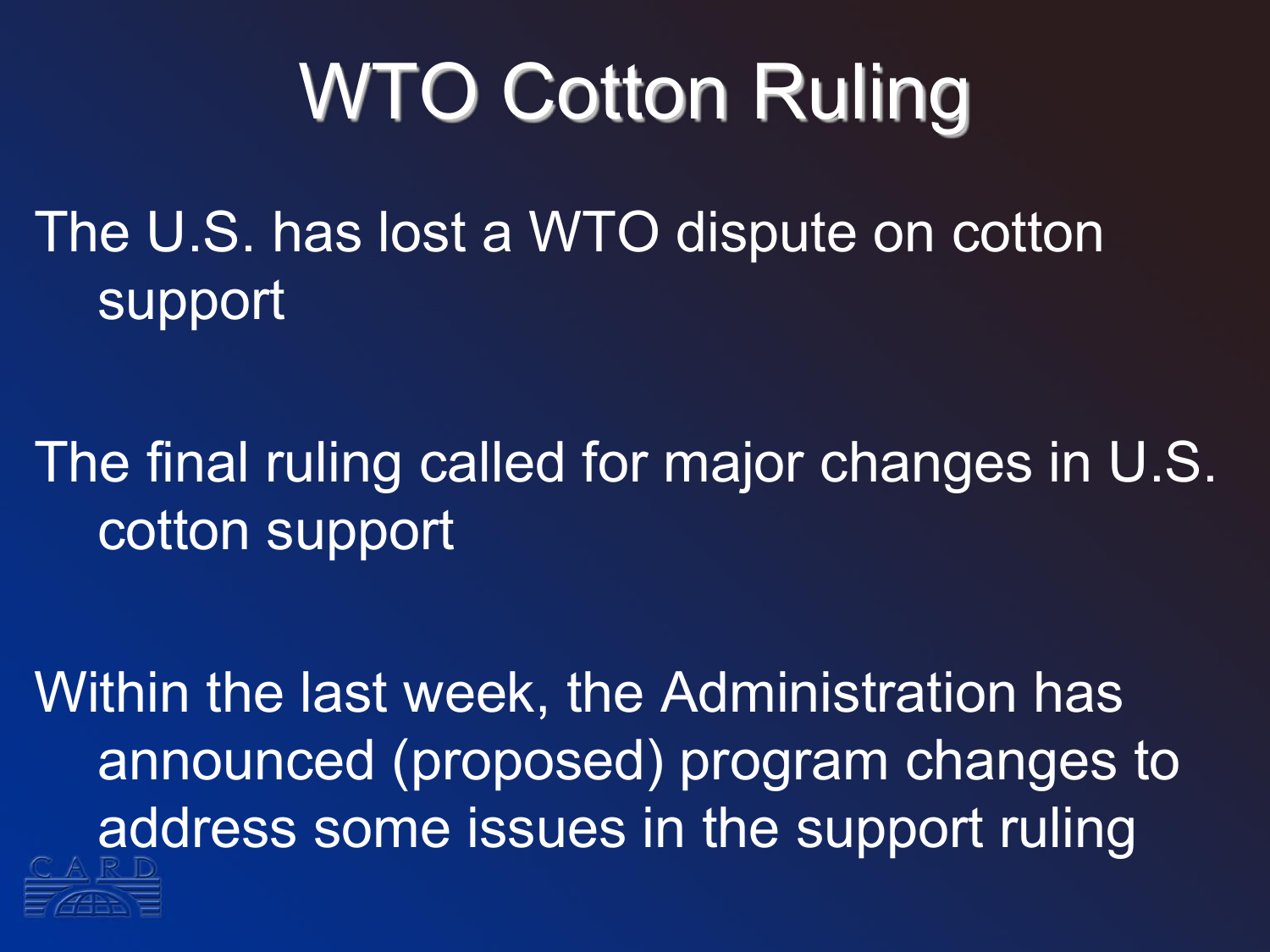## Export Issues

WTO panel had issues with 3 export credit guarantee programs and the Step 2 cotton export subsidy program

#### USDA's response:

- Shift the fee structure for the Export Credit Guarantee (GSM-102) and Supplier Credit Guarantee (SCGP) programs to be risk-based
- End the Intermediate Export Credit Guarantee (GSM-103) program

• Propose the elimination of the Step 2 program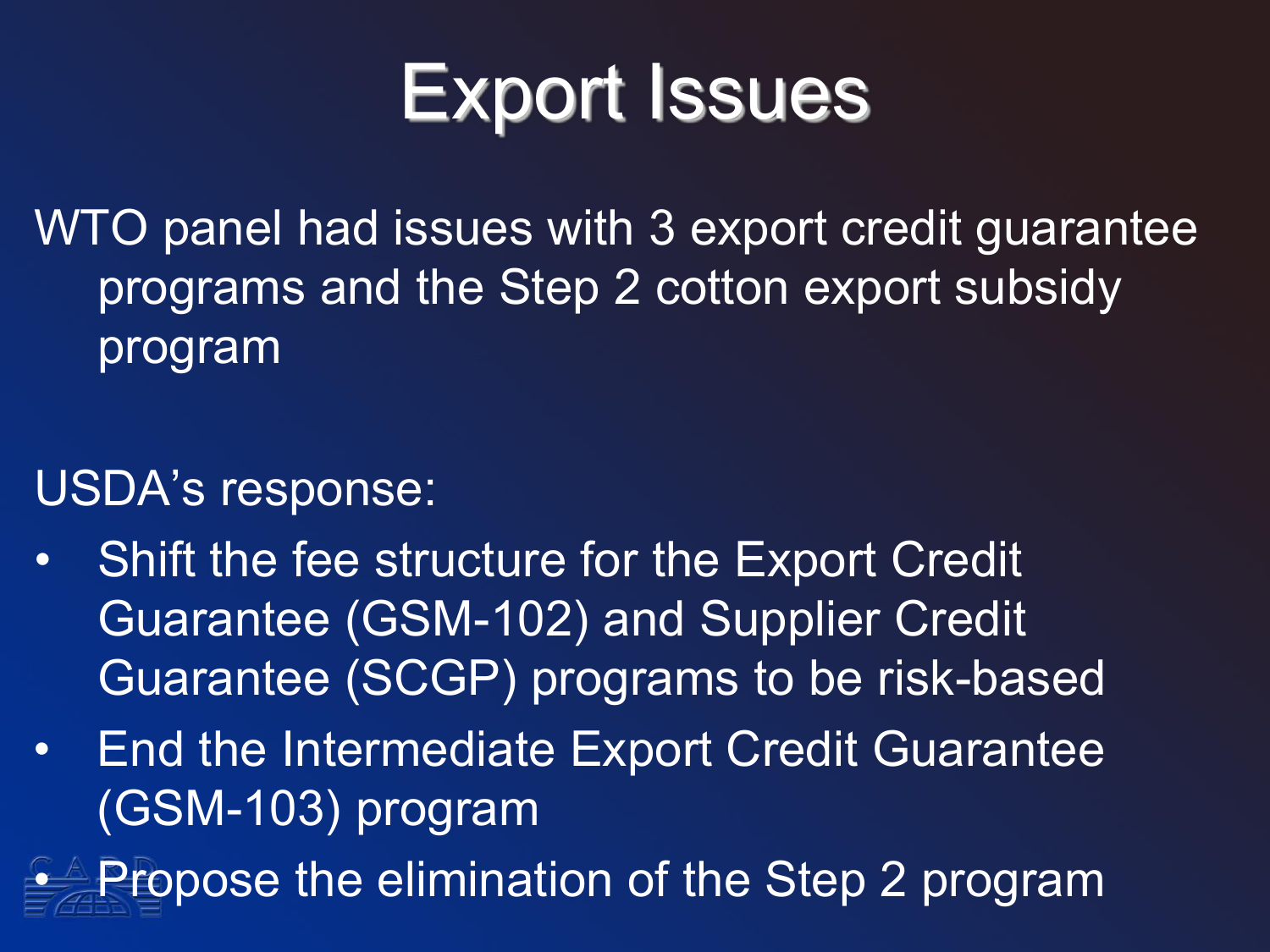## Domestic Support Issues

WTO panel also found that U.S. direct payments are not "Green Box" and the combination of "price-contingent" payments supporting cotton caused "significant price suppression"

The U.S. has some time to address the price suppression issues

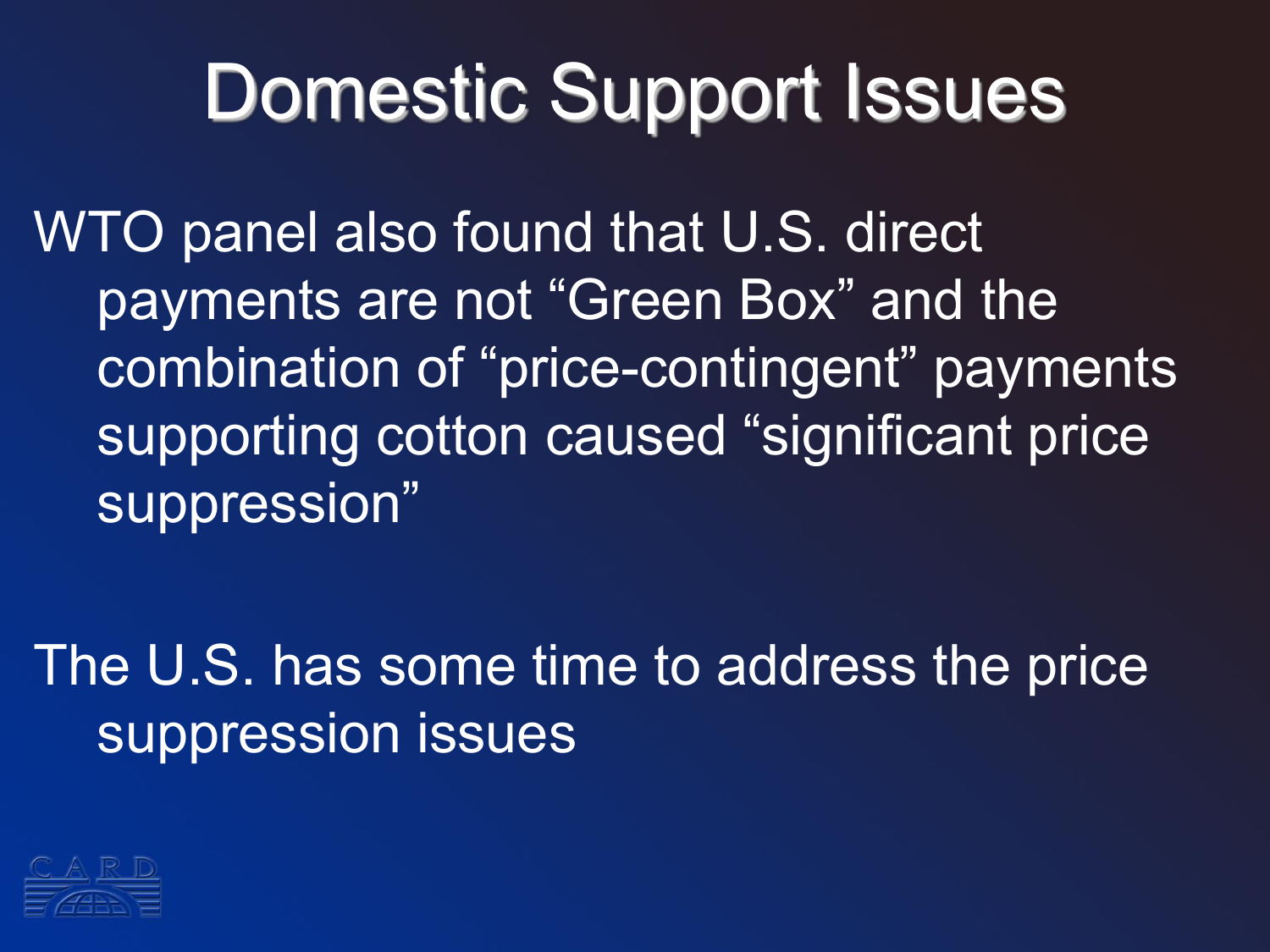#### If Direct Payments Aren't Green Box

Based on current rules and prior domestic support reports from the U.S., then the direct payments would be non-product specific "Amber Box" support

Under the new WTO agricultural framework, they would be "Blue Box"

This change alone has sizable implications for U.S. agriculture under the WTO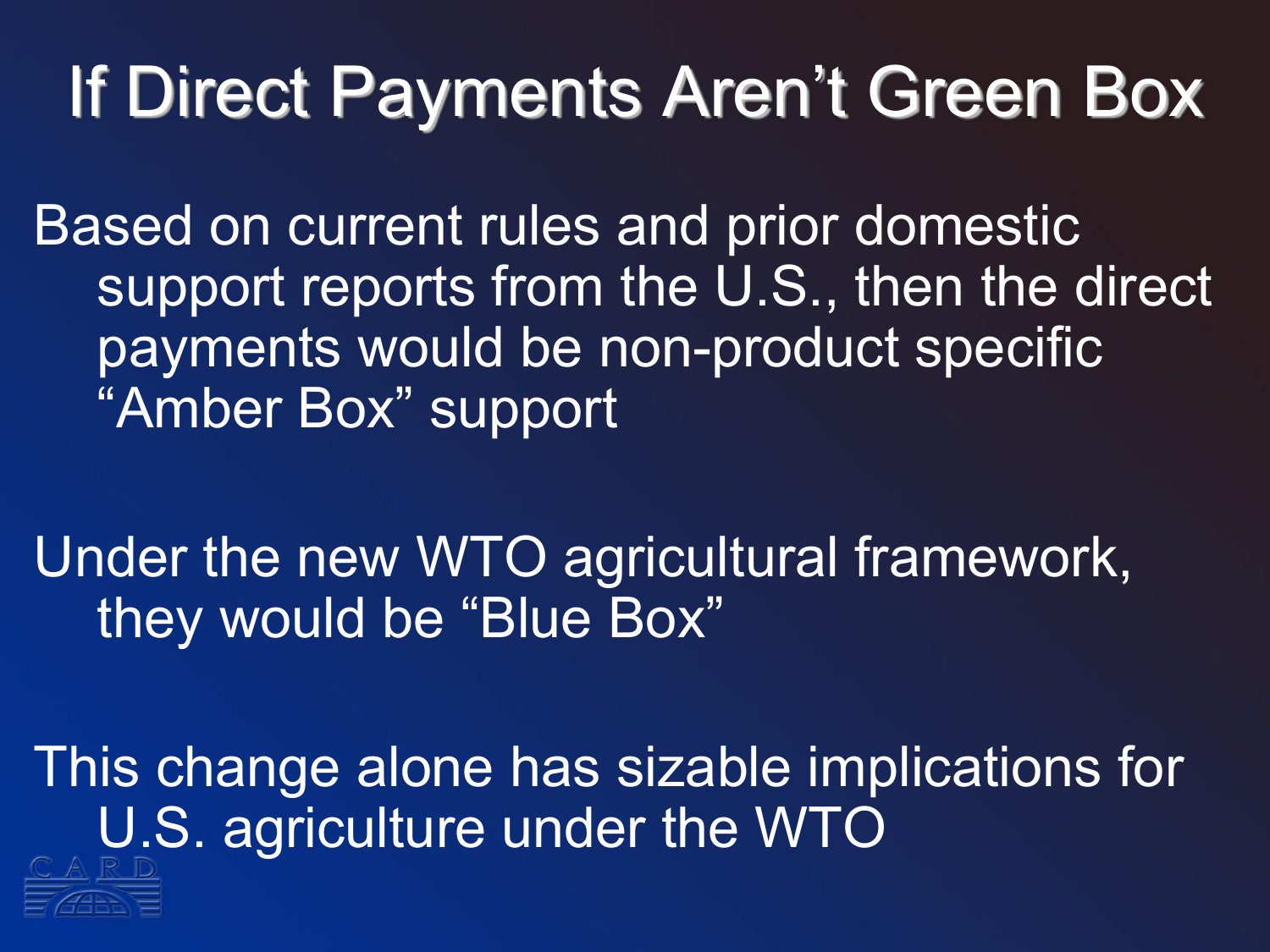#### If Direct Payments Aren't Green Box